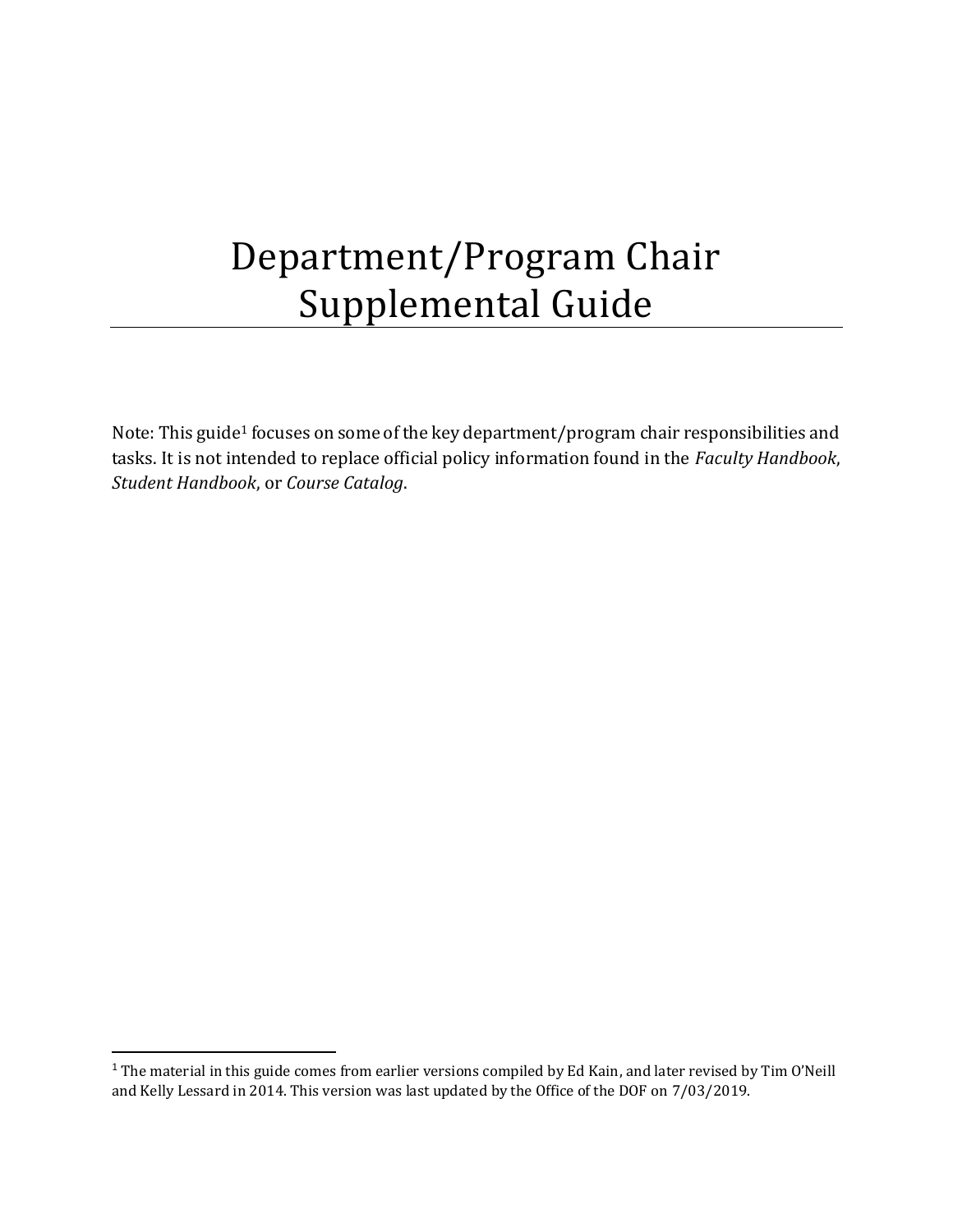# **Contents**

| Your Role as Department/Program Chair                                                                                              | 3  |
|------------------------------------------------------------------------------------------------------------------------------------|----|
| Department/Program Chair Calendar                                                                                                  | 4  |
| Responsibilities for the Academic Year (regular/on-going)                                                                          | 4  |
| Responsibilities for the Academic Year (sequential)                                                                                | 6  |
| Appendix                                                                                                                           | 14 |
| Principles of Good Practice: Supporting Early-Career Faculty, Guidance for Deans, Department Chairs,<br>and Other Academic Leaders | 14 |
| Other "unofficial" advice from various SU faculty members who have served as department/program                                    |    |
| chair.                                                                                                                             | 14 |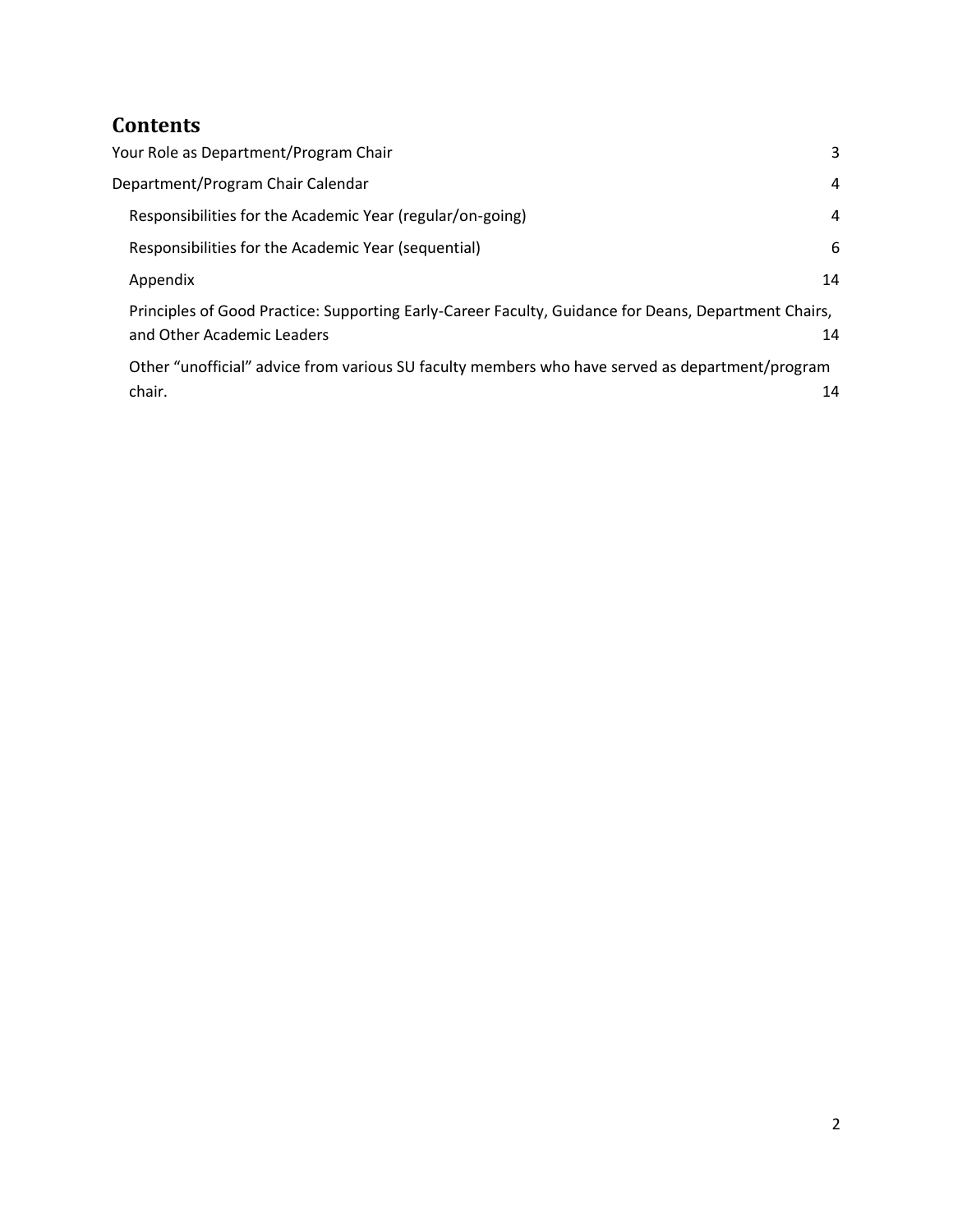# <span id="page-2-0"></span>**Your Role as Department/Program Chair**

As Department or Program Chair, you are charged with providing leadership, vision, and coherence in relation to the department faculty, department staff, department programs, and students who major or otherwise take courses in the department. As stated in the *Faculty Handbook*, the chair is "the administrative officer of the department, the assessment officer of the department and the focus of leadership within the department."

The *Faculty Handbook* describes the duties of the Department Chair. In doing so, it breaks the duties down into several categories, including: general administration and supervision of departmental matters (course scheduling, budgeting, advising, developing library collections, collecting syllabi, approving transfer credits); annual reports (developing annual statements of departmental direction, activity and growth, identifying needs and problems through annual assessments of the major, reporting on teaching, research, and service for departmental members, setting and assessing goals, and developing an action plan for the upcoming year); providing departmental leadership (departmental planning, conducting regular departmental meetings, encouraging and actively conducting scholarly and professional activity, personnel changes, selection of new faculty members, and mentoring new faculty members).

## **Useful Links**:

#### **Office of the Dean of the Faculty**: <http://www.southwestern.edu/offices/dean/>

The Webpage for the Dean of the Faculty contains important information and links to additional resources such as the *Faculty Handbook*; the Committee Book; Department/Program Budget Guidelines, and faculty development funding opportunities, etc.

#### **Academic Assessment**: <https://www.southwestern.edu/faculty-dean/academic-assessment/>

Forms, guidelines, and deadlines for annual departmental/programmatic assessment and major seven-year department/program reviews.

#### **Registrar** [https://www.southwestern.edu/academics/records-registrar/policies-for-faculty](https://www.southwestern.edu/academics/records-registrar/policies-for-faculty-staff/)[staff/](https://www.southwestern.edu/academics/records-registrar/policies-for-faculty-staff/)

Academic calendars, policies, *Course Catalog*, classroom info, transfer credit info.

#### **Business Office**: <http://www.southwestern.edu/offices/business/>

Contains links for the current final dates for purchase requisitions, petty cash vouchers, reimbursement requests, and delivery of goods and services deadlines, etc.

**Calendars:** <http://www.southwestern.edu/calendar/>

Landing page has a schedule of current events occurring across campus, and links to the Academic Calendar, Facilities Calendar, Fine Arts Calendar, etc.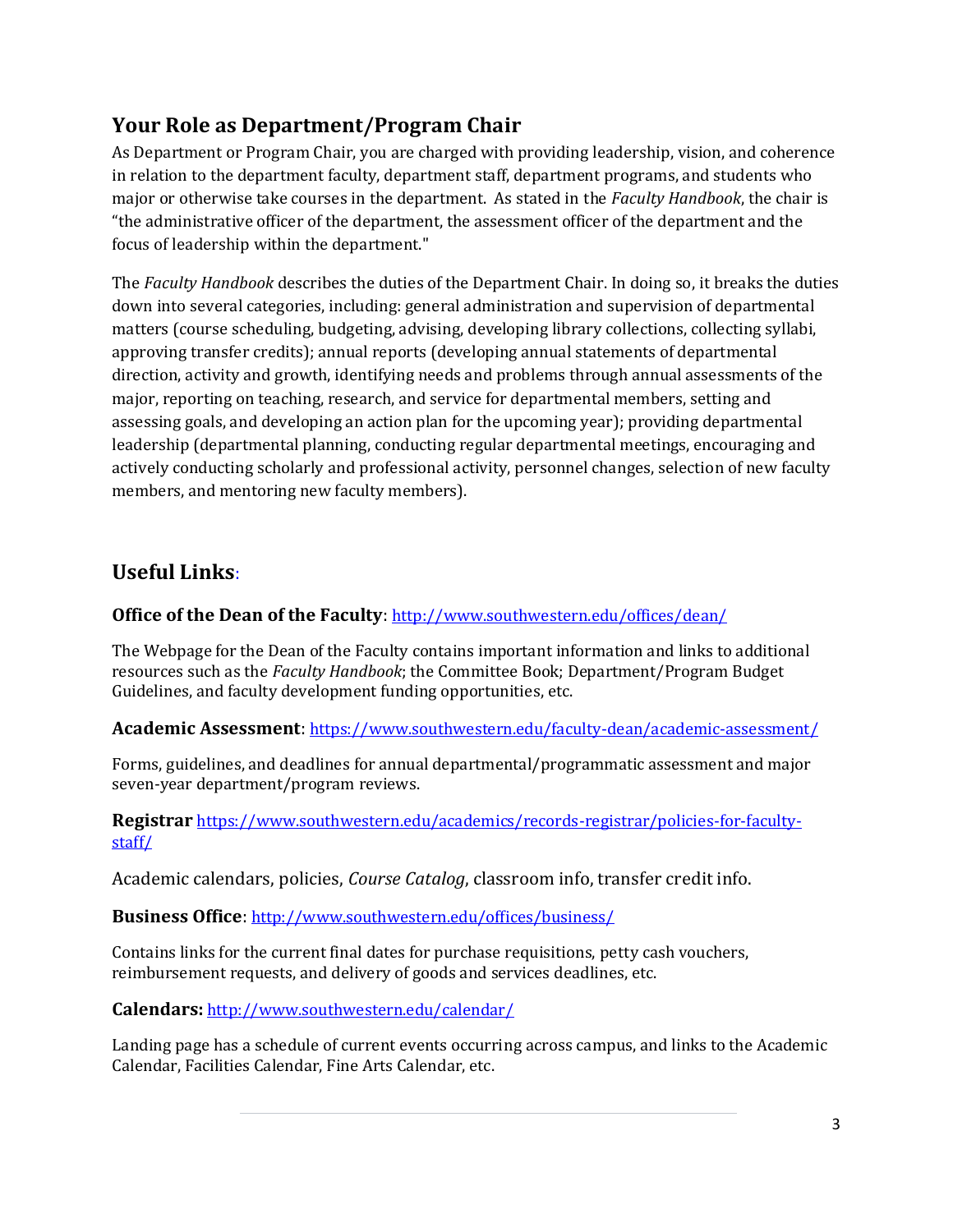# <span id="page-3-0"></span>**Department/Program Chair Calendar**

As a department/program chair you will find that throughout the year you have a continuous and steady stream of responsibilities and duties. The tables below are designed to help you anticipate some of the many requests that will be coming your way as department or program chair. In addition, there will be many additional department/program responsibilities, which vary from department to department and program to program. (*This is not an official policy document. Dates and requests often change.*)

| <b>SOURCE</b>                                                           | <b>TASK</b>                                                                                                                                                                                                                                                                                                                                                                                                              |
|-------------------------------------------------------------------------|--------------------------------------------------------------------------------------------------------------------------------------------------------------------------------------------------------------------------------------------------------------------------------------------------------------------------------------------------------------------------------------------------------------------------|
| Department<br>Colleagues                                                | Mentoring of colleagues - this is particularly important in the case of new<br>faculty.                                                                                                                                                                                                                                                                                                                                  |
| Department<br>Colleagues                                                | Department planning - This includes thinking about curriculum structure and<br>reform, departmental assessment, honors in the department, senior oral exams<br>(if applicable), the capstone requirement, introductory courses, FYS, Paideia<br>courses, and internships. It is wise to schedule at least monthly meetings and to<br>set specific dates for them at the beginning of the academic year.                  |
| Department<br>Colleagues                                                | Oversee (better yet, delegate to a colleague) departmental lecture series.                                                                                                                                                                                                                                                                                                                                               |
| Departmental<br>Colleagues &<br>Office of the<br>Dean of the<br>Faculty | Comprehensive department reviews occur every seven to eight years. Engage<br>with the Office of the Dean of the Faculty in year before comprehensive review<br>to set up assessment.                                                                                                                                                                                                                                     |
| Departmental<br>Colleagues,<br>Registrar, &<br>Students<br>Students     | Review your own timetable for honors theses - thinking about questions like<br>When and how does the department invite students?, What is the timetable for<br>thesis defenses so that appropriate designations can be made on the graduation<br>program?, etc.<br>Approve the time entries for student workers in the department, if any. (In some                                                                      |
|                                                                         | departments, this is delegated to another colleague.)                                                                                                                                                                                                                                                                                                                                                                    |
| Students                                                                | Sign "substitution cards." It is advisable for the department to set policies about<br>what courses or departmental requirements can be met through substituting<br>alternative courses or experiences. This will help you be consistent in dealing<br>with the steady stream of transfer and regular students who will approach you<br>with substitution cards. Policies will also help to prevent disagreements within |

## **Responsibilities for the Academic Year (regular/on-going)**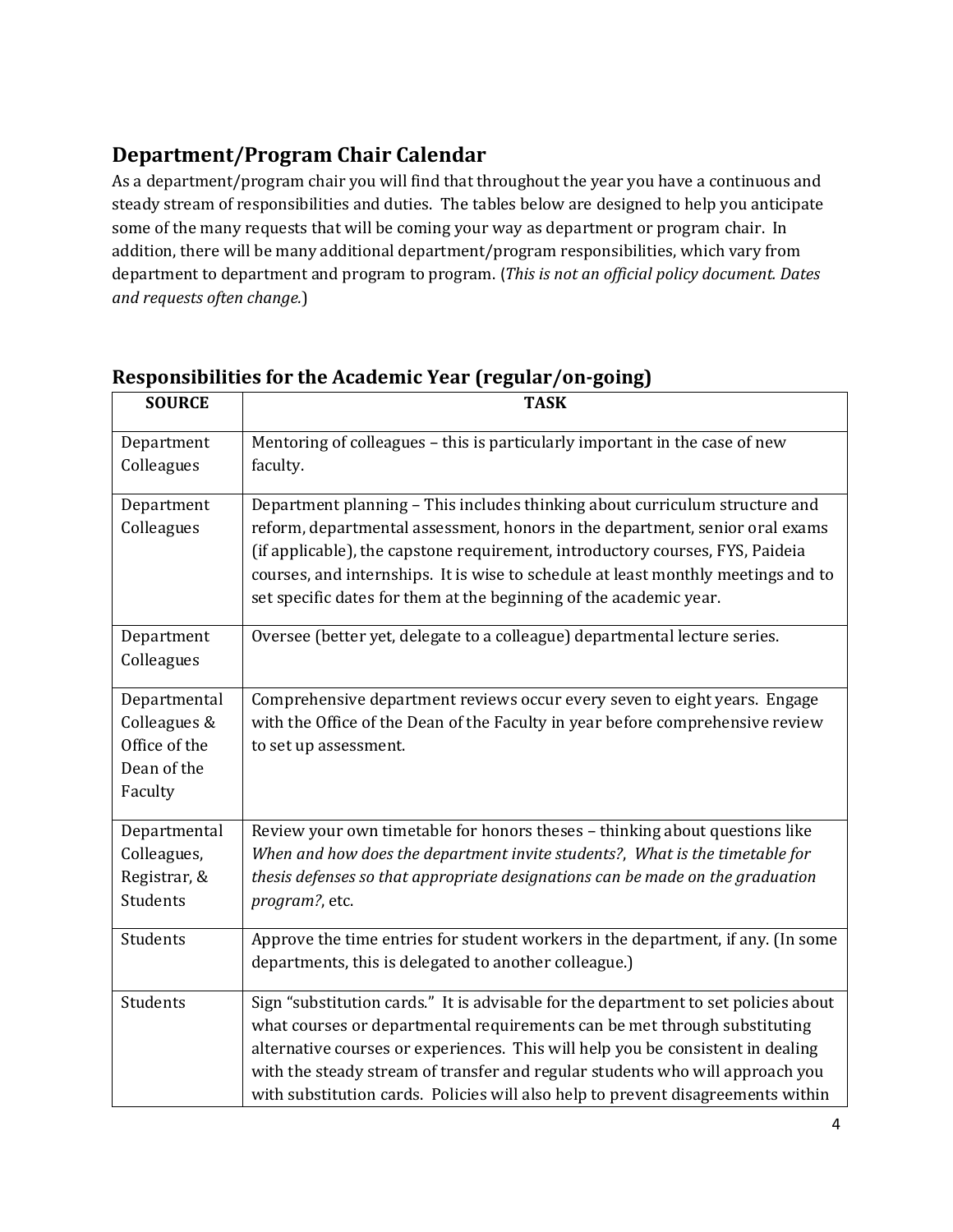|                                                     | the department over whether you are being too lenient or harsh in your<br>decisions. However, all members of your department need to acknowledge that                                                                                                                                                                                                                                    |
|-----------------------------------------------------|------------------------------------------------------------------------------------------------------------------------------------------------------------------------------------------------------------------------------------------------------------------------------------------------------------------------------------------------------------------------------------------|
|                                                     | the chair must exercise her/his own discretion in ambiguous situations.                                                                                                                                                                                                                                                                                                                  |
| University<br>Events                                | University Events will notify you of events to which faculty are invited.                                                                                                                                                                                                                                                                                                                |
| <b>Business Office</b><br>& Financial Aid<br>Office | Review your budget. Please note that the Business Office typically has a month<br>lag between expenditures and their posting on WebAdvisor. Keep a separate<br>record of department/program spending so that you aren't surprised by late<br>postings of spending you may have forgotten about. If relevant, review the<br>statement of your student worker budget and how much remains. |
| Registrar                                           | You have access to unofficial transcripts of all your majors and minors on<br>WebAdvisor. Periodic review of them may help the department plan who gets<br>into what semester's capstone, whom to invite for honors, and other activities.                                                                                                                                               |
| Students &<br>Departmental<br>Colleagues            | Keep records on alums from the department.                                                                                                                                                                                                                                                                                                                                               |
| Students & the<br>outside world                     | Answer calls about internships - from students, internship sites, Center for<br>Career and Professional Development, etc.                                                                                                                                                                                                                                                                |
| Students &<br>Registrar                             | Pre-approving transfer forms for summer classes - this is particularly heavy in<br>April and May.                                                                                                                                                                                                                                                                                        |
| Students                                            | As with all faculty, you'll be asked to write letters of recommendation for<br>graduate school, employment, etc.                                                                                                                                                                                                                                                                         |
| Dean of the<br>Faculty                              | Monthly Department Chairs meetings and monthly Program Chairs meetings                                                                                                                                                                                                                                                                                                                   |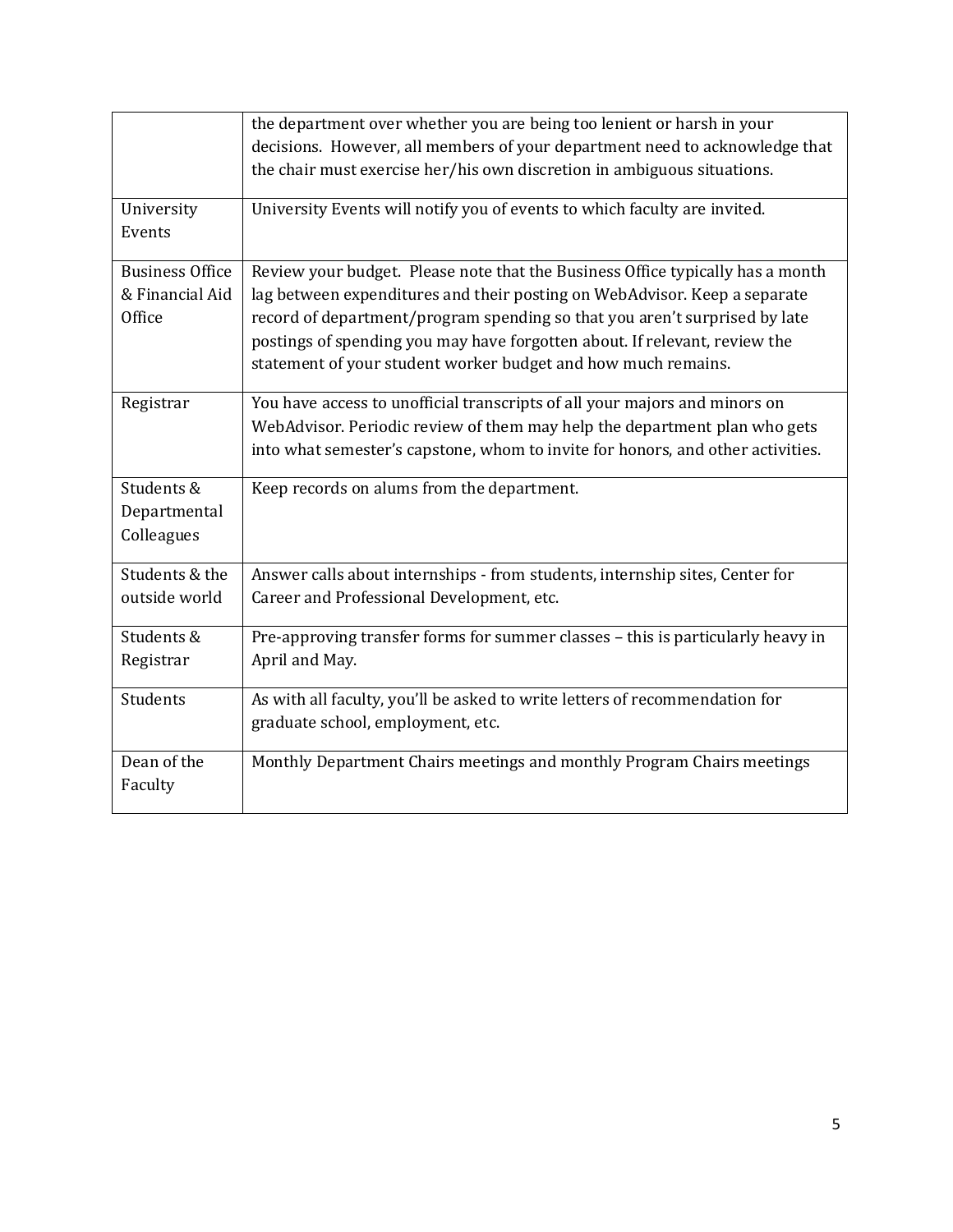| <b>SOURCE</b>                                                                                            | <b>TIMING</b>       | <b>TASK</b>                                                                                                                                                                                                                                                                                                                                                                                                                                                                                                                                                                                                                                                                                                                                                                                                             |
|----------------------------------------------------------------------------------------------------------|---------------------|-------------------------------------------------------------------------------------------------------------------------------------------------------------------------------------------------------------------------------------------------------------------------------------------------------------------------------------------------------------------------------------------------------------------------------------------------------------------------------------------------------------------------------------------------------------------------------------------------------------------------------------------------------------------------------------------------------------------------------------------------------------------------------------------------------------------------|
| Departmental<br>Colleagues,<br>Office of the<br>Dean of the<br>Faculty                                   | <b>Early August</b> | Help new faculty get settled in (some of this may happen<br>earlier-it depends on the timing of your hires). This will<br>include: 1) making certain their office situation is appropriate<br>and adequate, including things as mundane as the arrival and<br>installation of nameplates; 2) helping them learn how to<br>purchase supplies, etc. in the bookstore (the use of their Pirate<br>cards, etc.); 3) familiarizing them with copying procedures; 4)<br>seeing if they have any lingering logistical issues that weren't<br>cleared up at the orientation for new faculty; and 5)<br>continuing conversations about the department and<br>University curricula and how their courses fit within both of<br>these. Faculty Administrative Assistants are also available to<br>help new faculty get settled in. |
| Department<br>Colleagues                                                                                 | <b>Early August</b> | Appoint a department colleague to oversee the department's<br>Website.                                                                                                                                                                                                                                                                                                                                                                                                                                                                                                                                                                                                                                                                                                                                                  |
| Office of the<br>President,<br>Dean of the<br>Faculty,<br><b>Faculty Status</b><br>& Review<br>Committee | <b>Early August</b> | Department Chairs will need to submit a letter of<br>recommendation for each departmental faculty member who<br>is undergoing review for either tenure and promotion to the<br>rank of Associate Professor, or promotion from the rank of<br>Associate Professor to the rank of Professor. This letter must<br>reflect the views of both the chair and all tenured members of<br>the department. This letter needs to be completed and signed<br>by the tenured department members before the chair meets<br>with Faculty Status & Review Committee. (The actual due date<br>is set in collaboration with the chair of Faculty Status.)                                                                                                                                                                                 |
| Registrar                                                                                                | August              | Normally, the Registrar will email you a list of students who<br>have registered for courses in your major who do not meet the<br>courses' prerequisites. Since many departments have the<br>"with the consent of the instructor" proviso, it is best to check<br>with the appropriate instructor to see if there is such consent<br>before asking the Registrar to withdraw the student from the<br>course (or allow the instructor to address this).                                                                                                                                                                                                                                                                                                                                                                  |
| Registrar                                                                                                | August              | Review schedule for the spring semester and, if necessary,<br>make (minor) adjustments. (The Registrar will make a call for<br>multi-semester schedules each spring.)                                                                                                                                                                                                                                                                                                                                                                                                                                                                                                                                                                                                                                                   |

# <span id="page-5-0"></span>**Responsibilities for the Academic Year (sequential)**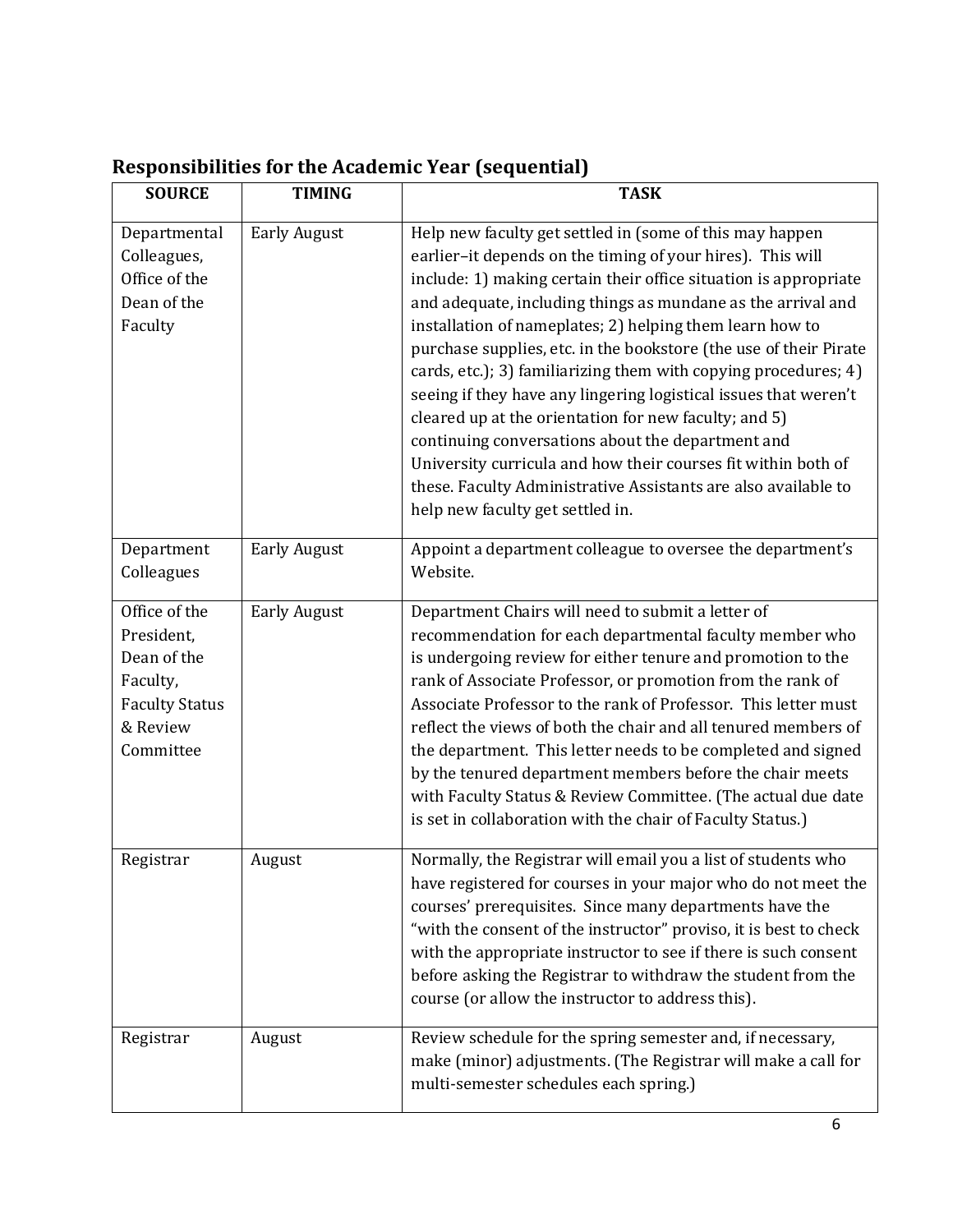| Office of the<br>Dean of the<br>Faculty<br>1) Director of | <b>First Faculty</b><br>Meeting<br><b>Orientation Week</b> | Normally, you are expected to introduce the new faculty<br>members in your department, including visiting, part-time,<br>and tenure-track.<br>1) Any faculty with assigned advisees who are on sabbatical or |
|-----------------------------------------------------------|------------------------------------------------------------|--------------------------------------------------------------------------------------------------------------------------------------------------------------------------------------------------------------|
| Advising &<br>Retention,                                  |                                                            | leave need to be reassigned to other faculty in the department.<br>Lists should be maintained, and communication generated (e-<br>mail is fine) notifying the students of who will advise them               |
| 2) Registrar                                              |                                                            | that semester. 2) Expect to work on assessing the appropriate<br>credit or level for students presenting transfer courses or AP<br>credit.                                                                   |
| Department                                                | Varies by                                                  | Some departments organize interest sessions just before fall                                                                                                                                                 |
| Colleagues and<br>Students                                | Department                                                 | and spring pre-registration in order to help majors and other<br>students learn more about the classes being offered than is<br>found on WebAdvisor or the Catalog.                                          |
|                                                           | First week of Fall                                         |                                                                                                                                                                                                              |
| Departmental<br>Colleagues                                | semester                                                   | Remind your colleagues that you need a copy of each course<br>syllabus for your files. This is a SACS requirement.                                                                                           |
| Departmental                                              | First week of Fall                                         | Remind your colleagues about any departmental assessment                                                                                                                                                     |
| Colleagues &                                              | semester                                                   | items related to their courses for that semester.                                                                                                                                                            |
| Office of the<br>Dean of the                              |                                                            |                                                                                                                                                                                                              |
| Faculty                                                   |                                                            |                                                                                                                                                                                                              |
| Registrar &                                               | First week of Fall                                         | You'll be asked to sign forms for any students doing                                                                                                                                                         |
| Students                                                  | semester                                                   | independent studies, independent research, internships, and                                                                                                                                                  |
|                                                           |                                                            | honors theses. You will need to be prepared to sign drop/add<br>cards for students who are unable to find or reach their                                                                                     |
|                                                           |                                                            | instructor-this will be especially important in the case of                                                                                                                                                  |
|                                                           |                                                            | part-time faculty.                                                                                                                                                                                           |
| Departmental                                              | First week of Fall                                         | Check in (particularly with new faculty) and see if there are                                                                                                                                                |
| Colleagues                                                | semester                                                   | any questions/issues about settling into the semester-remind<br>all faculty to post office hours.                                                                                                            |
| Departmental                                              | First week of Fall                                         | Finalize a schedule for department meetings. (At or before                                                                                                                                                   |
| Colleagues                                                | semester                                                   | first dept. meeting, ask for volunteers to oversee departmental                                                                                                                                              |
|                                                           |                                                            | tasks such as department Webpage maintenance, student<br>club/org. advisors, student workers/tutors, etc.)                                                                                                   |
| Departmental                                              | First week of Fall                                         | Continue collecting information (reading professional files,                                                                                                                                                 |
| Colleagues &                                              | semester                                                   | course evaluations, and talking with colleagues) related to                                                                                                                                                  |
| Office of the                                             |                                                            | your meetings with the Faculty Status & Review Committee                                                                                                                                                     |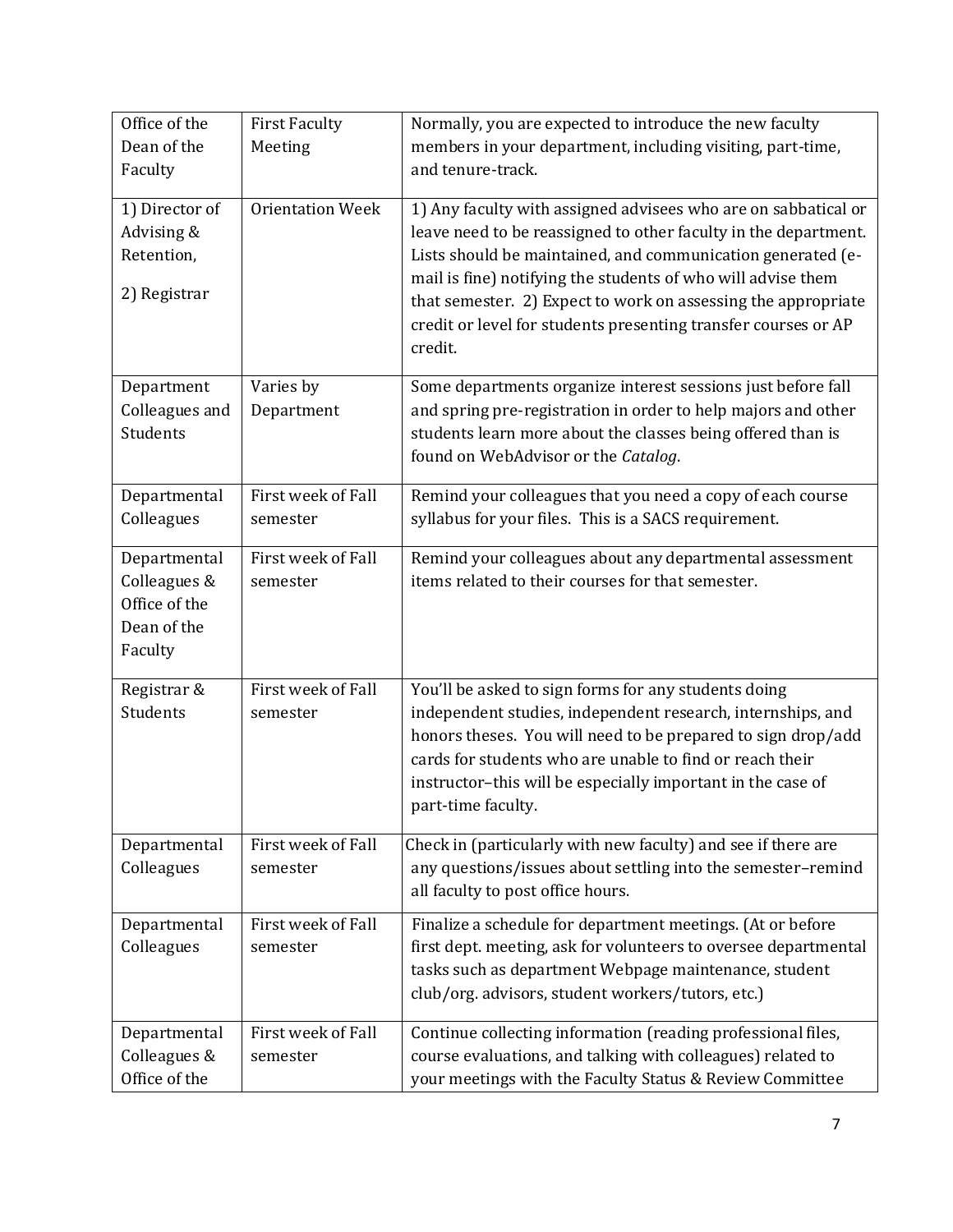| Dean of the<br>Faculty                                                  |                                                 | about any colleagues who are being reviewed for tenure or<br>promotion to full professor.                                                                                                                                                                                                                                                                                                                                                                                                                                                                                                                                                                                                        |
|-------------------------------------------------------------------------|-------------------------------------------------|--------------------------------------------------------------------------------------------------------------------------------------------------------------------------------------------------------------------------------------------------------------------------------------------------------------------------------------------------------------------------------------------------------------------------------------------------------------------------------------------------------------------------------------------------------------------------------------------------------------------------------------------------------------------------------------------------|
| Department<br>Colleagues &<br>Students                                  | As early as<br>possible                         | Complete and submit the department student hiring<br>paperwork. Orient and train student workers, if any - make<br>certain they get a copy of a regular work schedule to all<br>department members (this may be delegated). Forms are<br>available on the Business Office webpage (see link above).                                                                                                                                                                                                                                                                                                                                                                                              |
| Admission<br>Office                                                     | Shortly after<br>returning for fall<br>Semester | Request for representatives for Admissions events (e.g.,<br>November Overnight, February Overnight, Top Scholar<br>Weekend, Admitted Student Day, Junior Visit Day, SPROG<br>days)                                                                                                                                                                                                                                                                                                                                                                                                                                                                                                               |
| Departmental<br>Colleagues &<br>Office of the<br>Dean of the<br>Faculty | September                                       | If you are doing a tenure-track search in your department<br>regular meetings will commence almost as soon as the<br>semester begins. Early meetings will help you plan your<br>calendar accordingly. That will obviously vary by department.                                                                                                                                                                                                                                                                                                                                                                                                                                                    |
| Departmental<br>Colleagues                                              | September                                       | Requests for sabbatical leaves for the following year are due in<br>October. A letter examining the department impact from the<br>chair is needed, so you will need to meet with any faculty who<br>plan to apply for sabbaticals, and develop a statement about<br>said impact. (If you as chair are applying for a sabbatical, the<br>previous chair should serve as the evaluator of your proposal.<br>If this person is unavailable, please consult with the Dean of<br>the Faculty in order to identify a member of your department<br>or program to serve in this capacity.) You will also need to<br>start planning faculty replacements, if any, that may result<br>from the sabbatical. |
| Registrar                                                               | Mid-September                                   | Review the spring schedule on WebAdvisor in order to detect<br>inaccuracies. Make sure that your colleagues have checked<br>that their courses are accurately listed.                                                                                                                                                                                                                                                                                                                                                                                                                                                                                                                            |
| Departmental<br>Colleagues                                              | October (odd<br>numbered years)                 | Catalog changes: Begin discussing with your colleagues what,<br>if any, catalog changes your department or program will<br>submit for the next two-year Catalog. (Note: We are now on a<br>two-year cycle for Catalog updates. 2019-2021, 2021-2023,<br>etc.) The call for new Catalog copy will go out in January<br>(even-numbered years) with a due date in March.                                                                                                                                                                                                                                                                                                                            |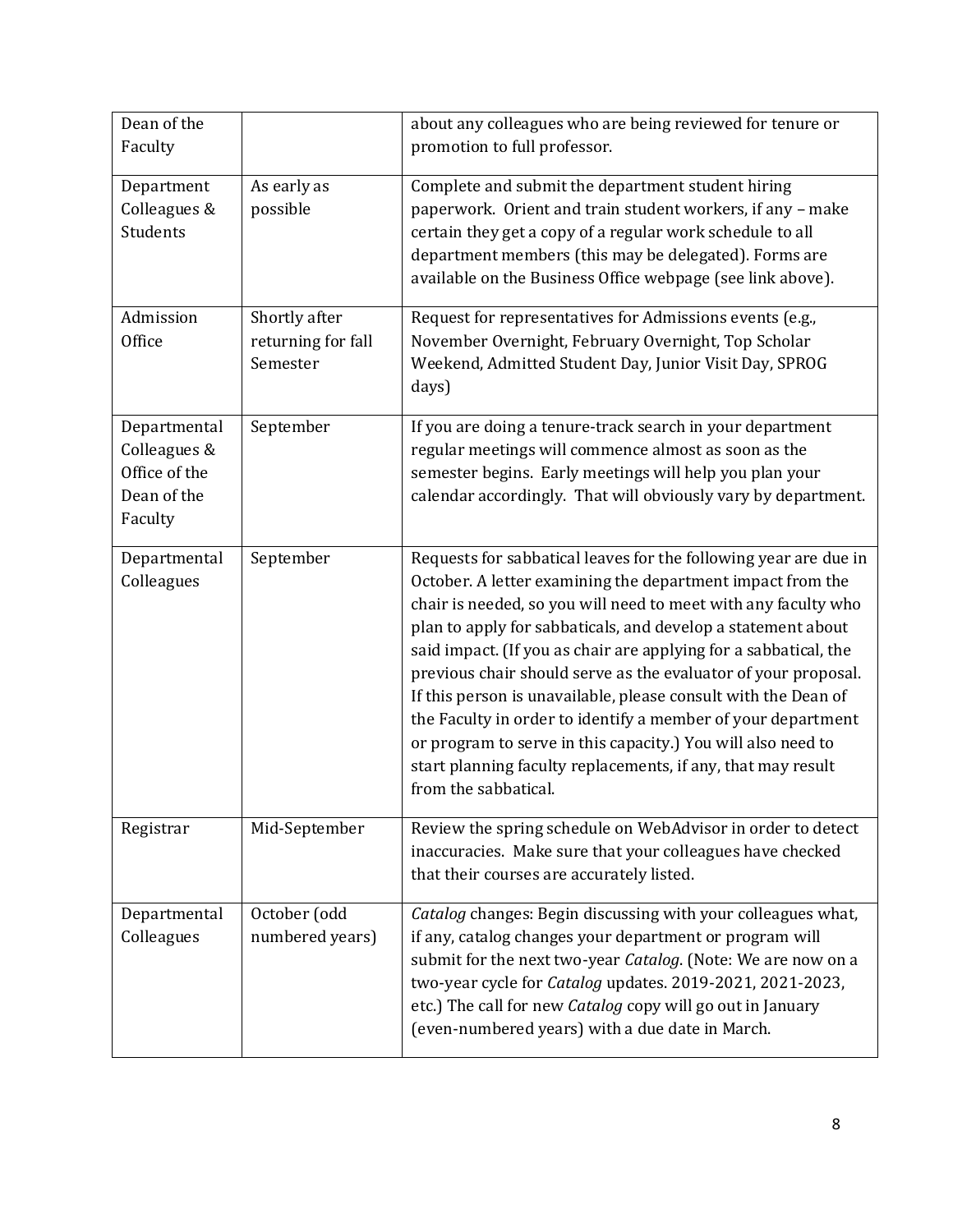| Departmental<br>Colleagues &<br>Office of the<br>Dean of the<br>Faculty | October               | London Semester faculty applications are due in mid-to late<br>October. If you have any faculty in your department who are<br>applying, you will need to write a departmental impact<br>statement. These applications are NOT for the next year, but<br>the year after that. Thus, you will not need to begin dealing<br>with staffing issues right away. You should talk about the<br>impact upon the department at a department meeting.                                                                                                                                                                                       |
|-------------------------------------------------------------------------|-----------------------|----------------------------------------------------------------------------------------------------------------------------------------------------------------------------------------------------------------------------------------------------------------------------------------------------------------------------------------------------------------------------------------------------------------------------------------------------------------------------------------------------------------------------------------------------------------------------------------------------------------------------------|
| Departmental<br>Colleagues &<br>Office of the<br>Dean of the<br>Faculty | Mid-October           | Junior sabbaticals occur in the 4 <sup>th</sup> year of service at<br>Southwestern. Since this may require a departmental impact<br>statement from the chair, you'll want to meet with anyone<br>who is applying. Note that such leaves require a successful<br>second-year review, are applied for during the third year, and<br>are granted in a tenure-track member's fourth year.                                                                                                                                                                                                                                            |
| Registrar                                                               | October               | Pre-registration for spring is usually in October. This will<br>yield pre-registration figures for courses in your<br>department/program. You may need to make modifications if<br>courses do not fill or if there is extreme demand for courses,<br>which cannot be met with current staffing. If you have faculty<br>who are advising for the first time, they will find your<br>guidance useful.                                                                                                                                                                                                                              |
| Departmental<br>Colleagues                                              | October               | Remind your colleagues about any departmental assessment<br>items/data related to their courses or final exams for that<br>semester.                                                                                                                                                                                                                                                                                                                                                                                                                                                                                             |
| Departmental<br>Colleagues &<br>Office of the<br>Dean of the<br>Faculty | <b>Early November</b> | Requests for tenure-track lines and visiting positions are due.<br>Results are normally announced in mid-December.                                                                                                                                                                                                                                                                                                                                                                                                                                                                                                               |
| Registrar                                                               | <b>Early November</b> | During the early part of the month, worksheets for course<br>schedules for department/program offerings for the next<br>academic year will be distributed. These schedules will be due<br>in mid-December. (Note: When planning the course schedule<br>for the following academic year, please be sure not to schedule<br>any course that will be taught by the person serving as<br>department chair during the time-slot reserved for<br>Department Chair meetings. Please check with the Office of<br>the Dean of the Faculty to obtain the Department Chair<br>Meeting time-slot scheduled for the following academic year.) |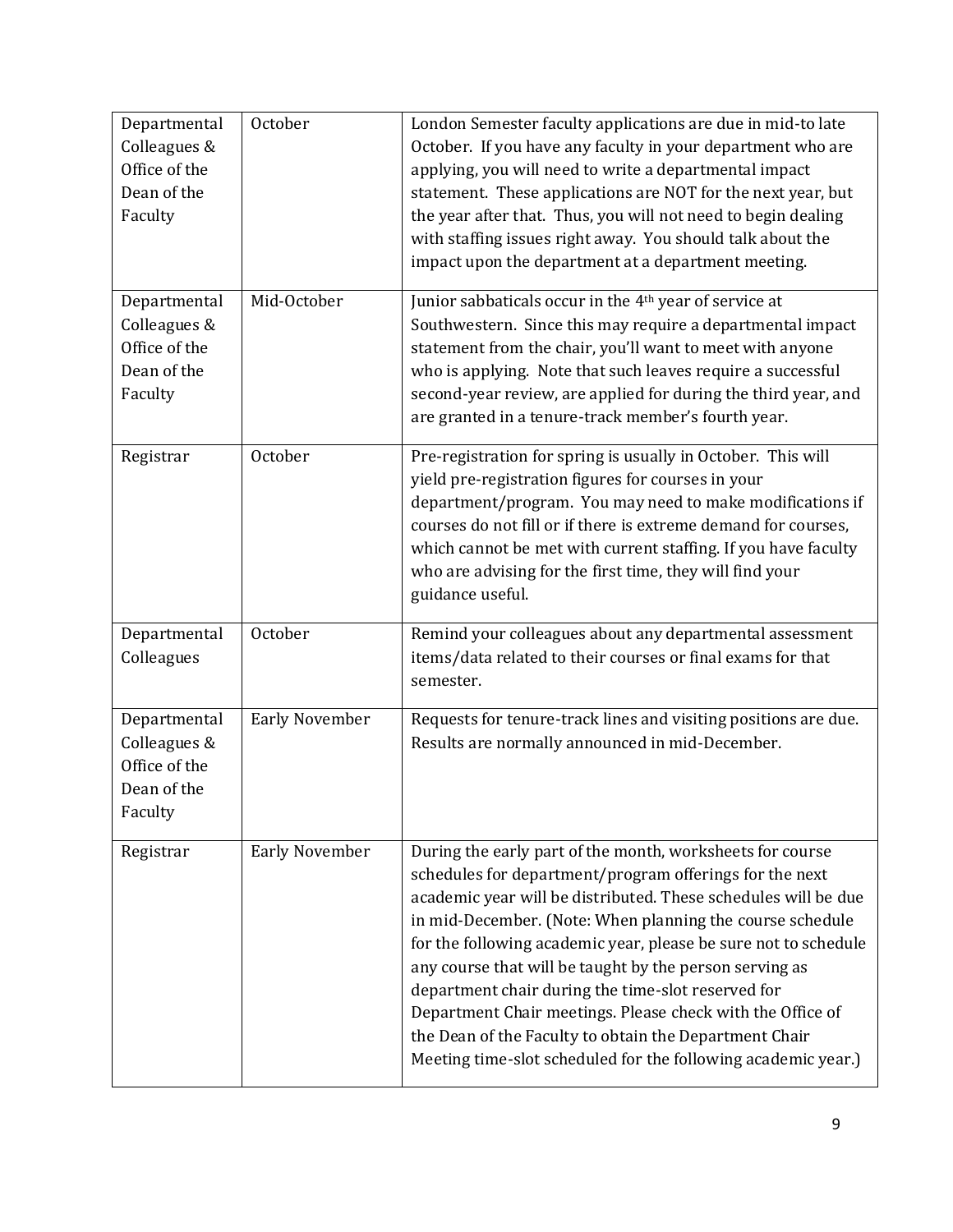| Academic     | November      | You should receive a memo requesting the names of any             |
|--------------|---------------|-------------------------------------------------------------------|
| Affairs      |               | students who will be receiving department honors during the       |
|              |               | Honors Convocation. This information will be due in mid-          |
|              |               | December. For the purchase of awards/gifts associated with        |
|              |               | department/program achievement awards and honors, please          |
|              |               | submit a completed copy of the Student Award/Gift form            |
|              |               | (linked here) to the Office of the Dean of the Faculty            |
|              |               | (jeanb@southwestern.edu). These purchases should be               |
|              |               | funded through the Student Award/Gift Account and should          |
|              |               | not be in the form of cash or cash equivalents, such as gift      |
|              |               | cards. The tangible property awarded should be valued at no       |
|              |               | more than \$75.00 per awardee. (Note: Awards funded through       |
|              |               | an account dedicated for a specific achievement award should      |
|              |               | follow the M.O.U./guidelines set forth when the fund was          |
|              |               | established.)                                                     |
|              |               |                                                                   |
| Academic     | November      | Department Chair letters of support for FYS/AES proposals         |
| Affairs      |               | are typically due before the holiday break.                       |
|              |               |                                                                   |
| University   | December      | Fall Graduate's Recognition is held in December. The entire       |
| Relations    |               | campus community is invited.                                      |
| Registrar    | Mid-December  | Course schedules for the next academic year will be due.          |
| Registrar    | Winter        | The Registrar will email a list of students who have registered   |
|              |               | for courses in your major who do not meet the courses'            |
|              |               | prerequisites (see August section above).                         |
|              |               |                                                                   |
| Registrar &  | January       | Be available for advising of new students, transfers, readmits,   |
| Students     |               | etc.                                                              |
| Departmental | January       | If you are doing tenure-track searches, the flurry of activity    |
| Colleagues   |               | will intensify. The bulk of activity related to campus visits and |
|              |               | final decisions falls during the spring semester. Some            |
|              |               | departments seek to do this during the fall semester.             |
|              |               |                                                                   |
| Departmental | Early January | Faculty Status & Review Committee conducts reviews for            |
| Colleagues   |               | second-year and fourth-year tenure-track faculty during the       |
|              |               | spring semester. Thus, you (and the tenured members of your       |
|              |               | department) will need to start evaluating materials for           |
|              |               | colleagues in your department who are being reviewed.             |
|              |               | Professional files for second- and fourth-year reviews are due    |
|              |               | in January. Department Chairs need to submit a letter of          |
|              |               | recommendation for each faculty member in the department          |
|              |               | who is undergoing a comprehensive review. (This letter needs      |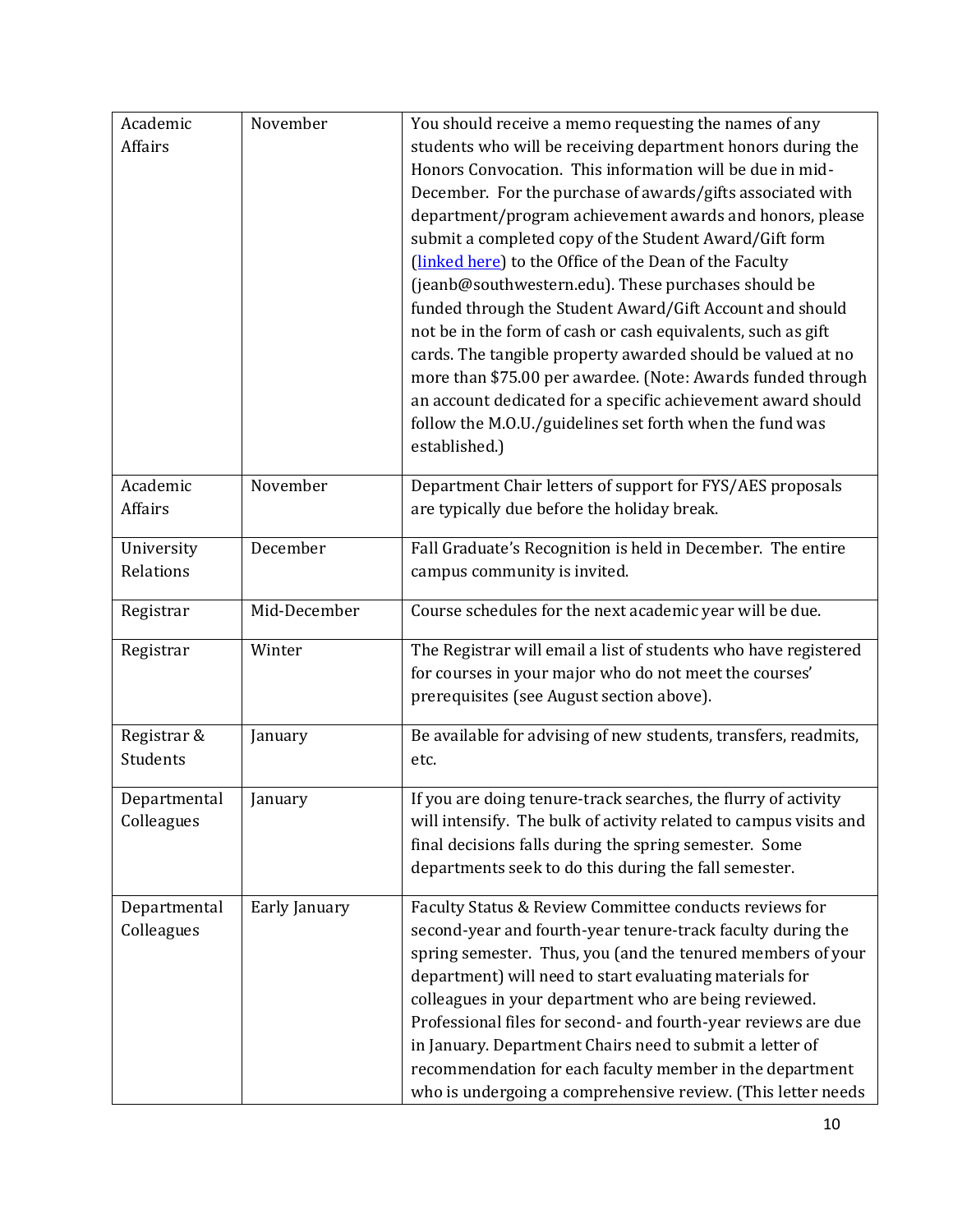|                                                                         |                                   | to be completed and signed by the tenured department<br>members before the chair meets with the Faculty Status &<br>Review Committee.)                                                                                                                                                                                                                                                                                                                                                                                                                                                                                                                                                                                                                             |
|-------------------------------------------------------------------------|-----------------------------------|--------------------------------------------------------------------------------------------------------------------------------------------------------------------------------------------------------------------------------------------------------------------------------------------------------------------------------------------------------------------------------------------------------------------------------------------------------------------------------------------------------------------------------------------------------------------------------------------------------------------------------------------------------------------------------------------------------------------------------------------------------------------|
| Departmental<br>Colleagues &<br>Office of the<br>Dean of the<br>Faculty | First week of<br>Spring semester  | Remind your colleagues about any departmental assessment<br>items related to their courses for that semester.                                                                                                                                                                                                                                                                                                                                                                                                                                                                                                                                                                                                                                                      |
|                                                                         | First week of<br>Spring semester  | See items included in First Week of Classes for the fall (above)                                                                                                                                                                                                                                                                                                                                                                                                                                                                                                                                                                                                                                                                                                   |
| Dean of the<br>Faculty                                                  | January                           | Submit requests for part-time faculty hires for the following<br>academic year.                                                                                                                                                                                                                                                                                                                                                                                                                                                                                                                                                                                                                                                                                    |
| Registrar                                                               | January (even-<br>numbered years) | We are now on a two-year cycle for Catalog updates. 2019-<br>2021, 2021-2023, etc.) The call for new Catalog copy will go<br>out in January (even-numbered years) with a due date in<br>March.                                                                                                                                                                                                                                                                                                                                                                                                                                                                                                                                                                     |
| Registrar                                                               | February                          | Departments will be asked to review the schedule on<br>WebAdvisor in order to detect inaccuracies.                                                                                                                                                                                                                                                                                                                                                                                                                                                                                                                                                                                                                                                                 |
| University<br>Relations                                                 | February                          | Honors Convocation (held in conjunction with Spring Family<br>Day). For the purchase of awards/gifts associated with<br>department/program achievement awards and honors, please<br>submit a completed copy of the Student Award/Gift Form<br>(linked here) to the Office of the Dean of the Faculty<br>(jeanb@southwestern.edu). These purchases should be<br>funded through the Student Award/Gift Account and should<br>not be in the form of cash or cash equivalents, such as gift<br>cards. The tangible property awarded should be valued at no<br>more than \$75.00 per awardee. (Note: Awards funded through<br>an account dedicated for a specific achievement award should<br>follow the M.O.U./guidelines set forth when the fund was<br>established.) |
| Dean of the<br>Faculty                                                  | Late February                     | You will need to develop your departmental timetable for<br>approved part-time hiring.                                                                                                                                                                                                                                                                                                                                                                                                                                                                                                                                                                                                                                                                             |
| Registrar                                                               | After web-<br>registration        | As in the fall, you may need to make modifications to the<br>course schedule based upon course pre-enrollments. Web-<br>registration is in late March/early April for the Summer and                                                                                                                                                                                                                                                                                                                                                                                                                                                                                                                                                                               |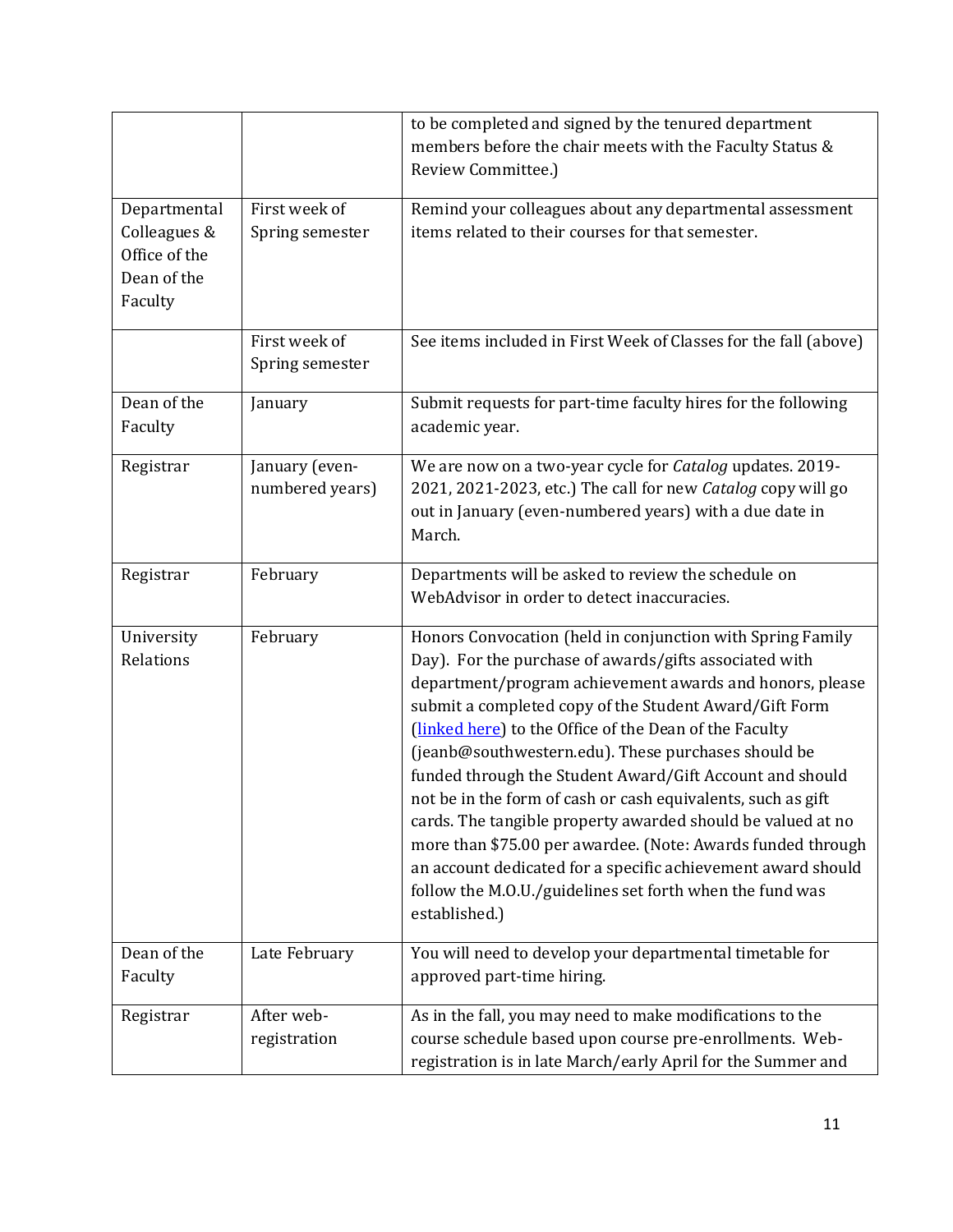|                                                                         |                                     | fall semesters. As with the fall, you will need to provide<br>guidance for new academic advisors in your department.                                                                                                                                                                                                                                                                                                                                                                                                                                               |
|-------------------------------------------------------------------------|-------------------------------------|--------------------------------------------------------------------------------------------------------------------------------------------------------------------------------------------------------------------------------------------------------------------------------------------------------------------------------------------------------------------------------------------------------------------------------------------------------------------------------------------------------------------------------------------------------------------|
| Registrar                                                               | Mid-March (even-<br>numbered years) | New Catalog copy will be due. (Note: We are now on a two-<br>year cycle for catalog updates. 2019-2021, 2021-2023, etc.)                                                                                                                                                                                                                                                                                                                                                                                                                                           |
| Departmental<br>Colleagues &<br>Office of the<br>Dean of the<br>Faculty | Mid-March                           | Faculty brief annual reports (BAR) (including your own) are<br>due on April 15. New colleagues may need some guidance on<br>this process.                                                                                                                                                                                                                                                                                                                                                                                                                          |
| Departmental<br>Colleagues &<br>Office of the<br>Dean of the<br>Faculty | Mid-March                           | Remind your colleagues about any departmental assessment<br>items/data related to their courses or final exams for that<br>semester.                                                                                                                                                                                                                                                                                                                                                                                                                               |
| Departmental<br>Colleagues                                              | Late March                          | The Department Chair will be asked to submit a list of 3<br>potential external reviewers for each faculty member who will<br>be reviewed for tenure and/or promotion during the<br>following year. (This list should not be shared with the<br>candidate.) Also, chairs may want to check in with any<br>colleagues who are up for tenure to see if they have questions<br>about their personal statements, etc. Encourage them to meet<br>with the Dean of the Faculty to discuss the process and<br>expectations for tenure from the administrative perspective. |
| <b>Business Office</b>                                                  | Early in April                      | Reminder of the deadlines for budget items in the fiscal year<br>will be sent out.                                                                                                                                                                                                                                                                                                                                                                                                                                                                                 |
| Office of the<br>Dean of the<br>Faculty                                 | Second Tuesday in<br>April          | Research and Creative Works Symposium. Classes are<br>suspended for this date. You should contact the Office of the<br>Dean of the Faculty early in the semester if you plan to use this<br>date for your Capstone presentations.                                                                                                                                                                                                                                                                                                                                  |
| Departmental<br>Colleagues &<br>Office of the<br>Dean of the<br>Faculty | Mid-May                             | Department Chair assessment of each individual departmental<br>faculty member is due. All faculty should have submitted their<br>BARs in mid-April. This is Part 1 of 3 of the Annual<br>Department/Program Report. (Submit to the Office of the<br>Dean of the Faculty. Please refer to the annual call from DOF<br>for exact due date.)                                                                                                                                                                                                                          |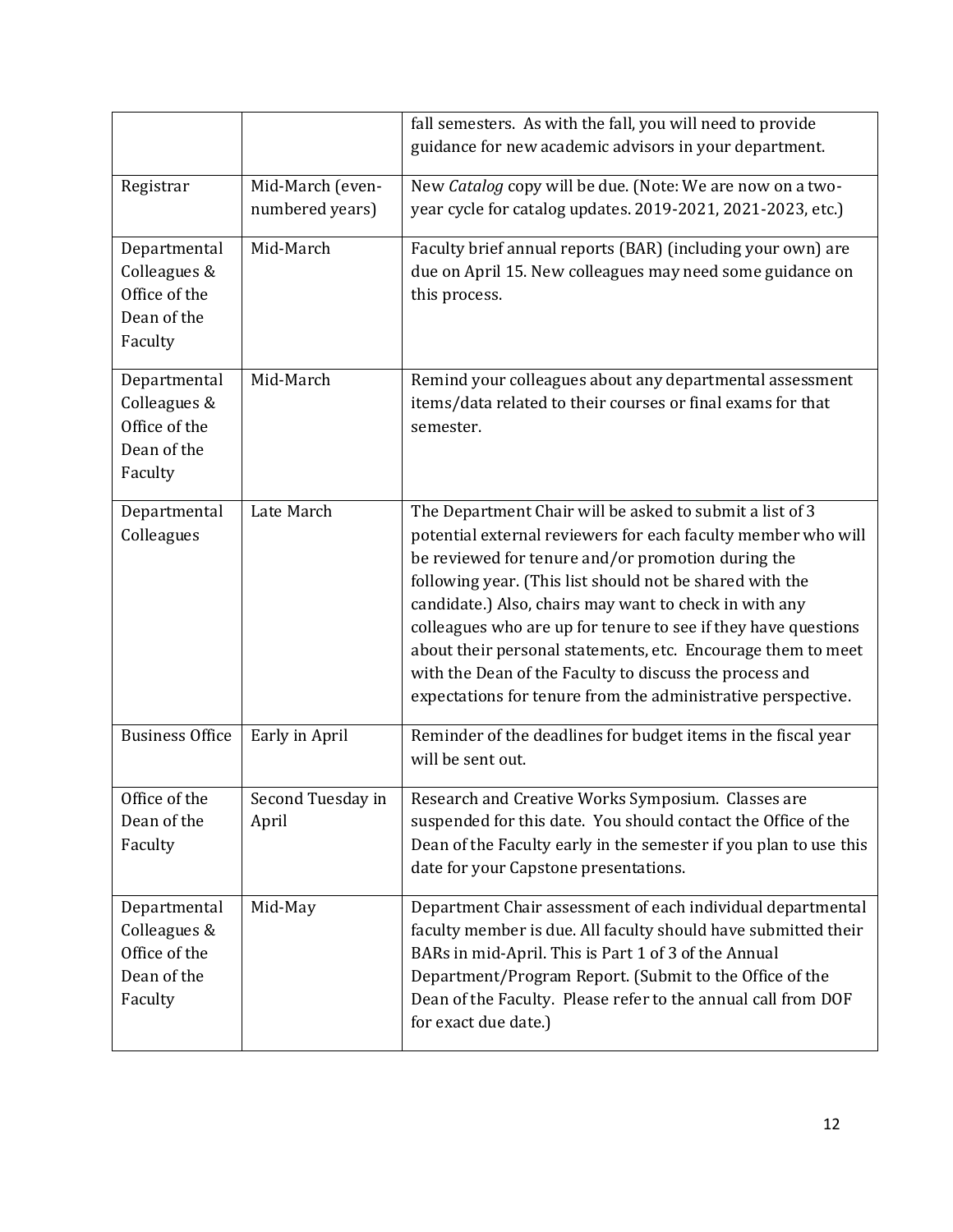| <b>Financial Aid</b>                                                    | <b>End of Semester</b> | Student worker information request, including request for<br>updated information on the jobs in your department/program<br>if you have department student workers.                                                                                                                                                                                                                                  |
|-------------------------------------------------------------------------|------------------------|-----------------------------------------------------------------------------------------------------------------------------------------------------------------------------------------------------------------------------------------------------------------------------------------------------------------------------------------------------------------------------------------------------|
| Southwestern<br>University<br>Community                                 | <b>End of Semester</b> | Watch with pride as your graduating seniors walk across the<br>stage at Commencement.                                                                                                                                                                                                                                                                                                               |
| <b>Business Office</b>                                                  | End of May             | Review the current final dates for purchase requisitions, petty<br>cash vouchers, reimbursement requests, and delivery of goods<br>and services deadlines. (see link to Business Office above)                                                                                                                                                                                                      |
| Departmental<br>Colleagues &<br>Office of the<br>Dean of the<br>Faculty | End of May             | Academic Assessment Report based on Student Learning<br>Outcomes is due. (Submit to the Office of the Dean of the<br>Faculty. Please refer to the annual call from DOF for exact due<br>date.) This is Part 2 of 3 of the Annual Department/Program<br>Report.                                                                                                                                      |
| Departmental<br>Colleagues                                              | July                   | Concentrate on planning curriculum and issues that are<br>important in the upcoming academic year. (e.g., if you are<br>doing a comprehensive department review, this may be a time<br>to start lining up potential external reviewers, etc.)                                                                                                                                                       |
| Department &<br>Dean of the<br>Faculty                                  | End of June            | Department/Program Annual Report is due. (Submit to the<br>Office of the Dean of the Faculty. Please refer to the annual call<br>from DOF for exact due date.) This is Part 3 of 3 of the Annual<br>Department/Program Report. This portion should summarize<br>the departmental/program activity during the previous<br>academic year and departmental/program aspirations for the<br>coming year. |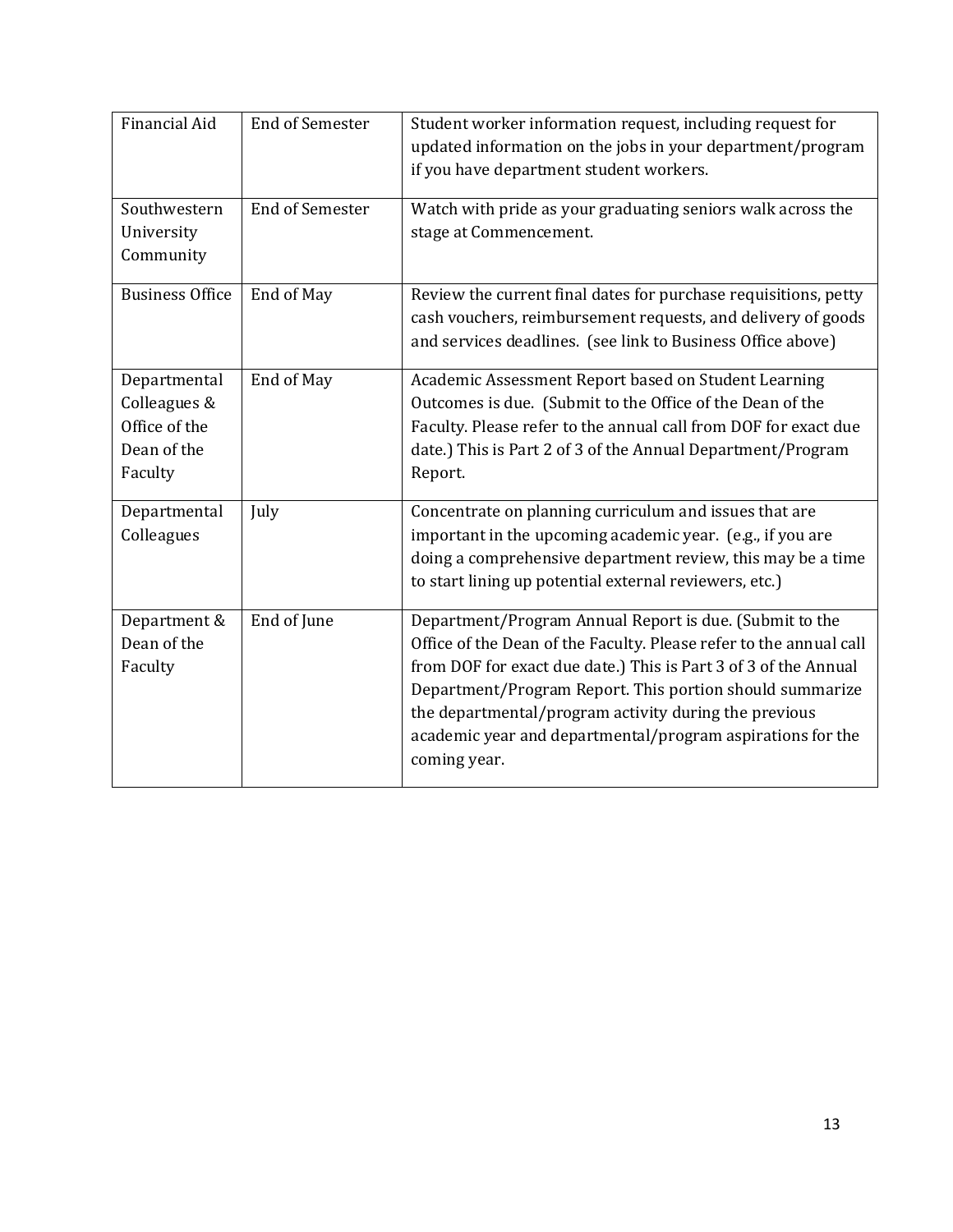## **Appendix**

## <span id="page-13-1"></span><span id="page-13-0"></span>**Principles of Good Practice: Supporting Early-Career Faculty, Guidance for Deans, Department Chairs, and Other Academic Leaders**

<http://eric.ed.gov/?id=ED450634>

## <span id="page-13-2"></span>**Other "unofficial" advice from various SU faculty members who have served as department/program chair.**

Dealing with Workload

● Stay organized - there are so many things you have to do as chair, that if you lose your organization things can slip through the cracks.

- Prioritize develop a sense of which of the many demands and requests you receive are in the best interests of your department.
- Keep calendar there are so many requests, and many of them were things you never knew about. Having a calendar to plan them would be helpful.
- Get a schedule of deadlines things tend to sneak up on you, and this will help you plan a bit in advance.
- The chair needs to be actively pursuing ways to reduce the workload of the chair and of her/his colleagues in the department.
- The chair is ultimately responsible for things (including paperwork, final decisions, etc.) but look for a reasonable way to divide up many of the tasks which face each department.
- The first year of being chair was the most difficult. There are a lot of responsibilities, and until you've done the full cycle of one year, you can't usually anticipate them. Related to this, I found it very helpful to have an electronic file for all of my chair documents. Many of them can simply be updated from the year before - thus, the first time I went in to FSRC to talk about a colleague, it demanded lots of prep time to read her/his folder, course evaluations, etc. The second time (for the same person), I could skim the previous material, and update.
- Set aside a certain time each week to do the tasks you must do as chair.
- Try to anticipate certain things and plan in advance. In particular, think about course scheduling and staffing issues well before you need to have the classes and the staff in place.
- You need to stay on top of the stuff which is constantly coming in. It is so easy to get behind, and if you do, you can never quite catch up.
- Know the names of the people to call if you have problems or questions.
- Involve your fellow department members as much as possible. It will make your job easier and help them to be better chairs when their time comes.

Importance of Communication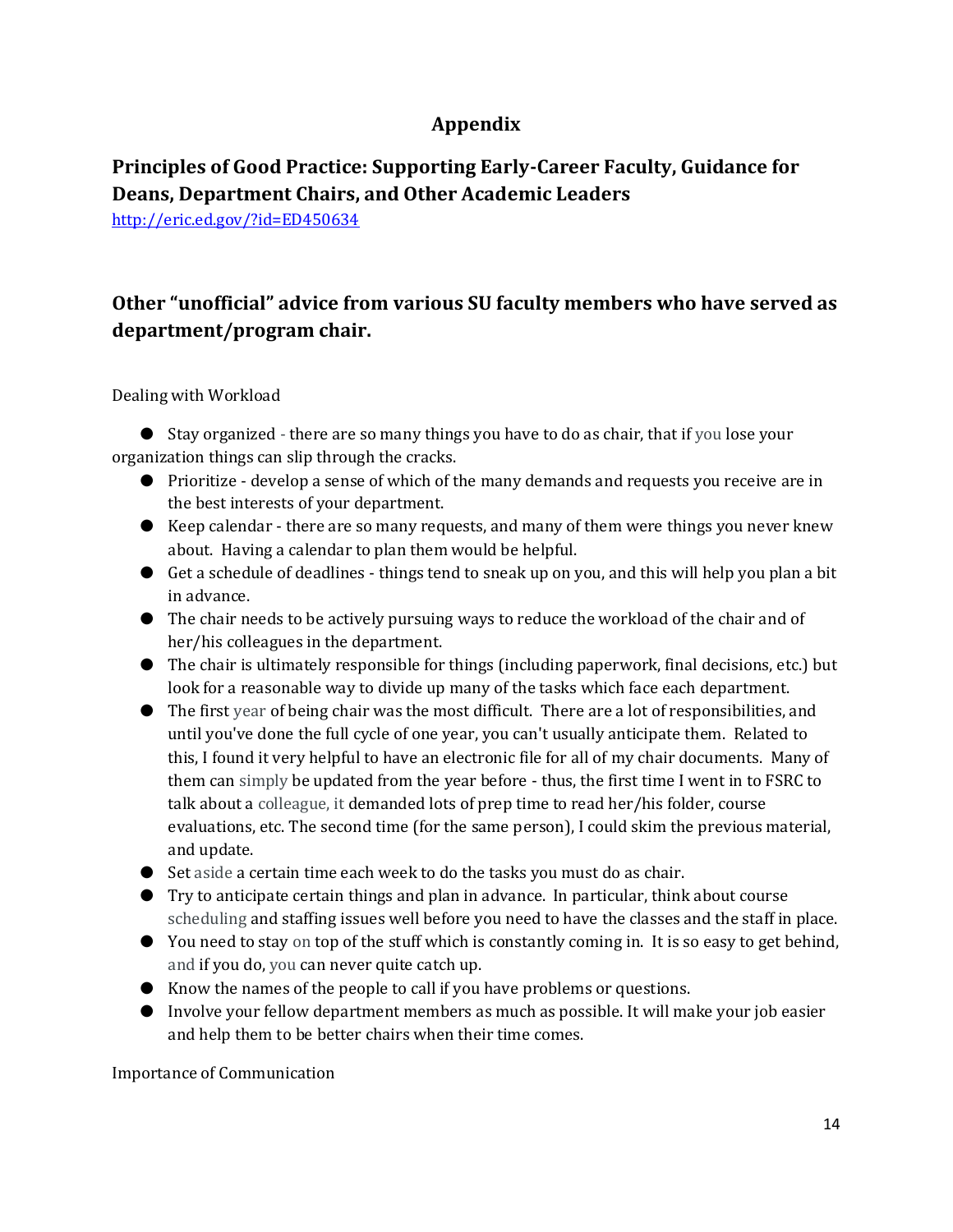- Provide as much information for department faculty as you can.
- The hardest thing to do is to find time to communicate with members of the department. Don't forget to do this. Using e-mail is very useful in this regard.
- Talk to your colleagues. The opportunity for misunderstanding can be high in small institutions like ours. Thus, try to have a sense of how your department members feel about issues as they arise.
- Communicate as much as possible with members of your department or program. You need to keep everyone feeling involved and working as a team. This increases everyone's sense of investment in the department/program.

Tips related to Department Meetings

- You need to have a reasonable number of department meetings. They must have an agendaask department members to help generate the agenda. (If you have a tenure-track search going on this is often taken care of because you already have regular meetings.)
- There are so many daily decisions to be made that you need to figure out which ones you must simply make, and which ones require a department meeting for discussion.

#### Importance of Knowing your Department and University Colleagues

- Do everything possible to meet as many of the staff, colleagues, etc. on campus. There may be people with whom you talk on the phone for various things -learn a face to associate with that voice. Perhaps make a list and meet people for lunch, coffee, etc. Reach out to other people on campus.
- Get to know the people in your department really well.

Importance on the Role of the Chair and your Relationship with Colleagues.

- If you are moving from regular department faculty member to becoming chair, it is important to make sure you don't stay in the chair role all of the time. Allow yourself to be the colleague and friend you were before. Figure out when and how to wear the hat of department chair.
- Remember that department chair positions are collegial. You will be dealing with peers, fellow faculty members, colleagues - all of whom are professionals. Don't be heavy-handed; you are consensus builders.
- Remember that being department chair is just a service to your colleagues.
- Mentoring new faculty is one of the most important things you do.
- People need constant praise.

Being Proactive and Dealing with Some of the Strains of the Job

● Have a clearly articulated and comfortable working relationship with the Office of the Dean of the Faculty. What that means will vary from person to person.